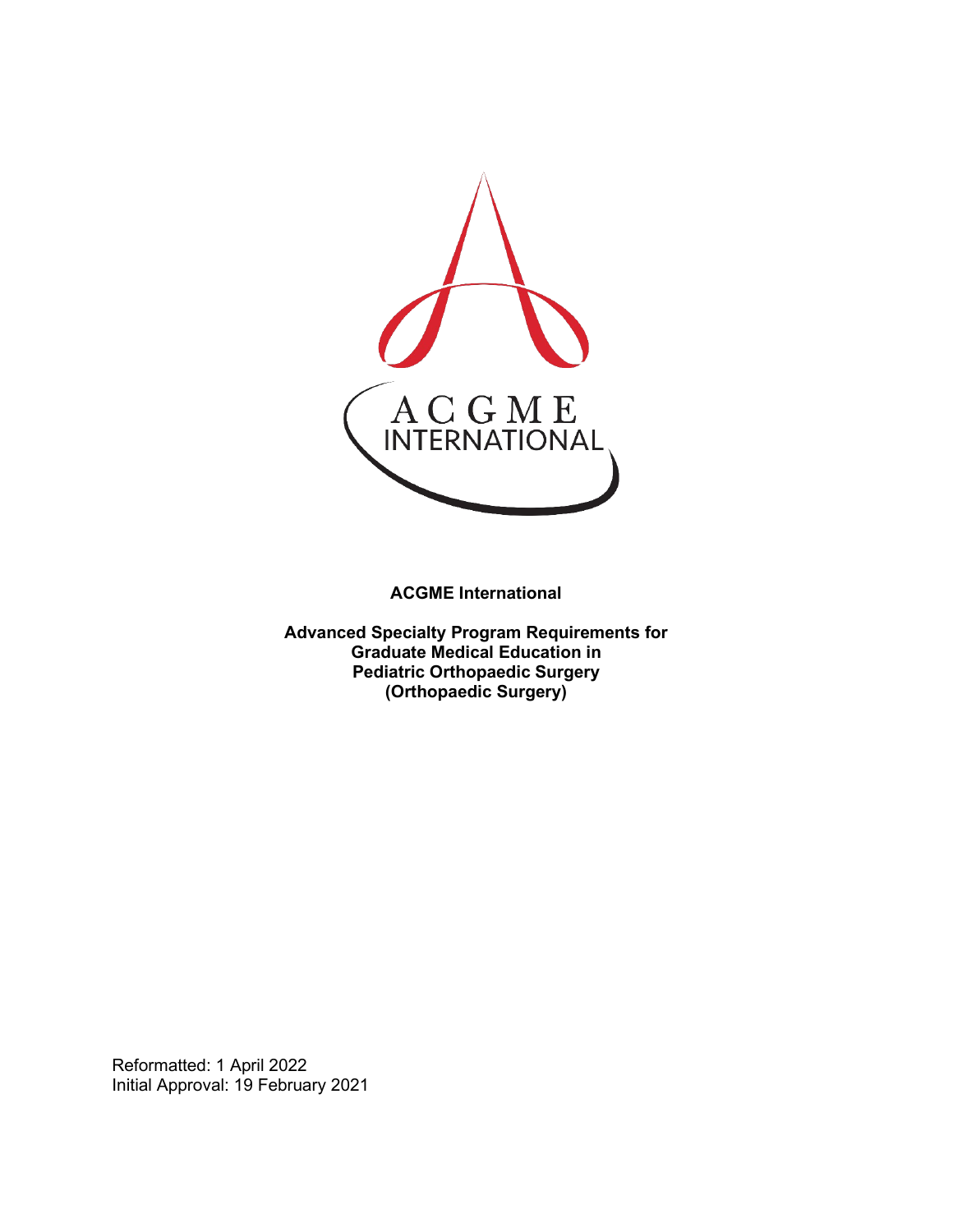#### **ACGME International Specialty Program Requirements for Graduate Medical Education in Pediatric Orthopaedic Surgery (Orthopaedic Surgery)**

#### **Int. Introduction**

*Background and Intent: Programs must achieve and maintain Foundational Accreditation according to the ACGME-I Foundational Requirements prior to receiving Advanced Specialty Accreditation. The Advanced Specialty Requirements noted below complement the ACGME-I Foundational Requirements. For each section, the Advanced Specialty Requirements should be considered together with the Foundational Requirements.*

# **Int. I. Definition and Scope of the Specialty**

Pediatric orthopaedic surgery includes the study and prevention of musculoskeletal diseases, disorders, injuries, and deformities, and their treatment by medical, surgical, and non-surgical methods in children and adolescents younger than 18 years of age.

# **Int. II. Duration of Education**

Int. II.A. The educational program in pediatric orthopaedic surgery must be 12 or 24 months in length.

#### **I. Institution**

# **I.A. Sponsoring Institution**

I.A.1. A fellowship in pediatric orthopaedic surgery must function as an integral part of an ACGME-I-accredited residency in orthopaedic surgery.

# **I.B. Participating Sites**

- I.B.1. When orthopaedic residents and fellows are being educated at the same participating site, the residency director and fellowship director must jointly prepare and utilize a written agreement, which must specify:
- I.B.1.a) the educational relationship between the residency and fellowship programs;
- I.B.1.b) the roles of the residency and fellowship directors in determining the educational program of residents and fellows;
- I.B.1.c) the roles of the residents and fellows in patient care; and,
- I.B.1.d) how clinical and educational resources will be shared equitably.

# **II. Program Personnel and Resources**

# **II.A. Program Director**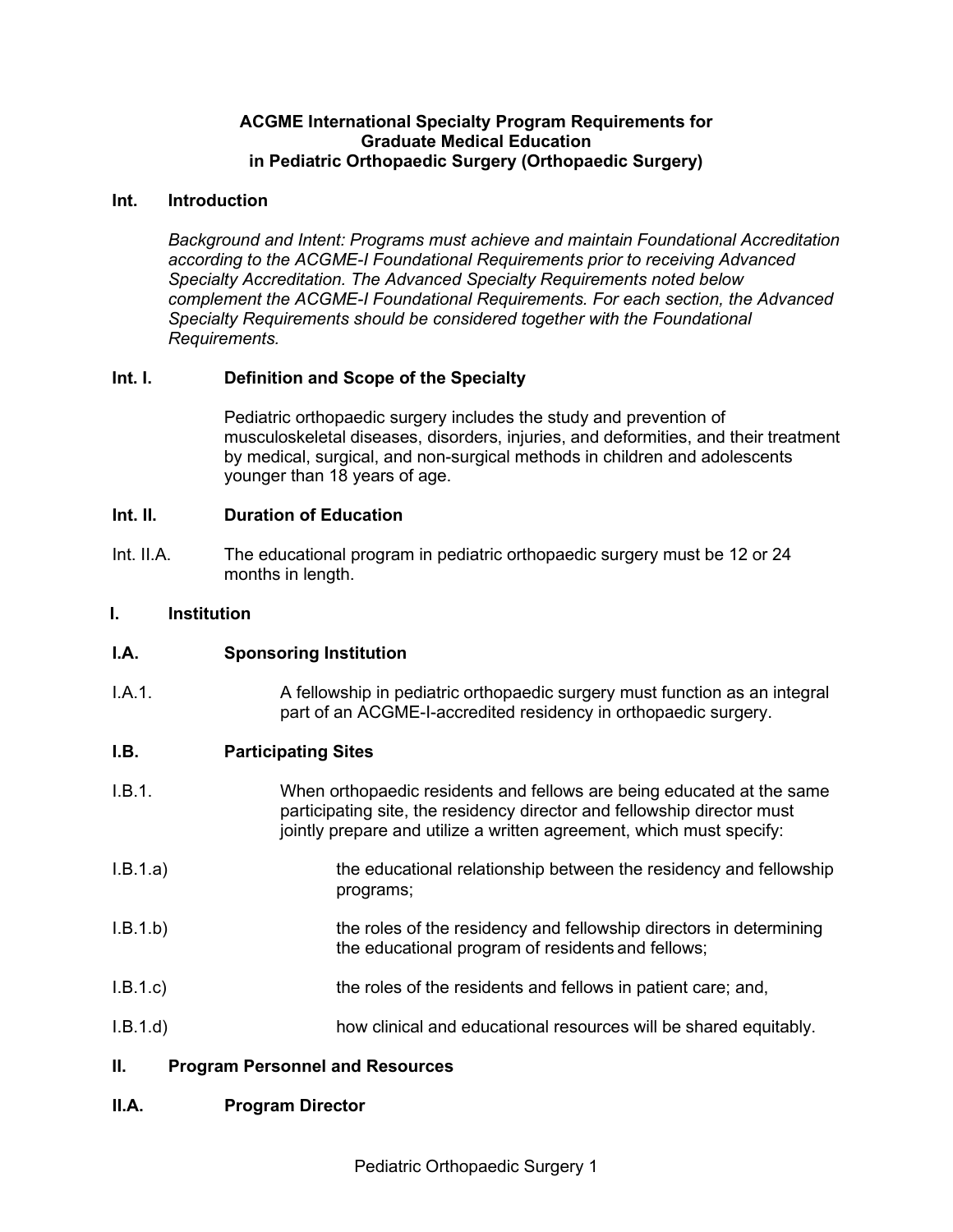| II.A.1.   | Prior to appointment, the program director must demonstrate:                                                                                                                                                                                                                |
|-----------|-----------------------------------------------------------------------------------------------------------------------------------------------------------------------------------------------------------------------------------------------------------------------------|
| II.A.1.a) | completion of a pediatric orthopaedic surgery fellowship;                                                                                                                                                                                                                   |
| II.A.1.b) | at least three years of post-residency practice experience in<br>clinical pediatric orthopaedic surgery;                                                                                                                                                                    |
| II.A.1.c  | three years as a faculty member in an Accreditation Council for<br>Graduate Medical Education (ACGME)-accredited, or ACGME-I-<br>accredited orthopaedic surgery residency or pediatric orthopaedic<br>surgery fellowship program; and,                                      |
| II.A.1.d) | evidence of periodic updates of knowledge and skills to discharge<br>the roles and responsibilities for teaching, supervision, and formal<br>evaluation of fellows.                                                                                                         |
| II.A.2.   | The program director must ensure that all fellows are evaluated within six<br>weeks following entry into the program for expected entry-level skills so<br>that additional education and training can be provided in a timely manner<br>to address identified deficiencies. |
| II.A.3.   | The program directors of the orthopaedic residency and pediatric<br>orthopaedic surgery fellowship programs should together closely monitor<br>the relationship between resident and fellow education.                                                                      |
|           |                                                                                                                                                                                                                                                                             |
| II.B.     | <b>Faculty</b>                                                                                                                                                                                                                                                              |
| II.B.1.   | There must be at least two core faculty members, including the program<br>director.                                                                                                                                                                                         |
| II.B.2.   | Core faculty members must:                                                                                                                                                                                                                                                  |
| II.B.2.a) | have completed a residency in orthopaedic surgery and a<br>fellowship in pediatric orthopaedic surgery; and,                                                                                                                                                                |
| II.B.2.b) | be actively involved in the education and supervision of fellows<br>during the 12 or 24 months of accredited education.                                                                                                                                                     |
| II.C.     | <b>Other Program Personnel</b>                                                                                                                                                                                                                                              |
|           | See International Foundational Requirements, Section II.C.                                                                                                                                                                                                                  |
| II.D.     | <b>Resources</b>                                                                                                                                                                                                                                                            |
| II.D.1.   | The program must have the following:                                                                                                                                                                                                                                        |
| II.D.1.a) | inpatient, ambulatory care, and laboratory facilities;                                                                                                                                                                                                                      |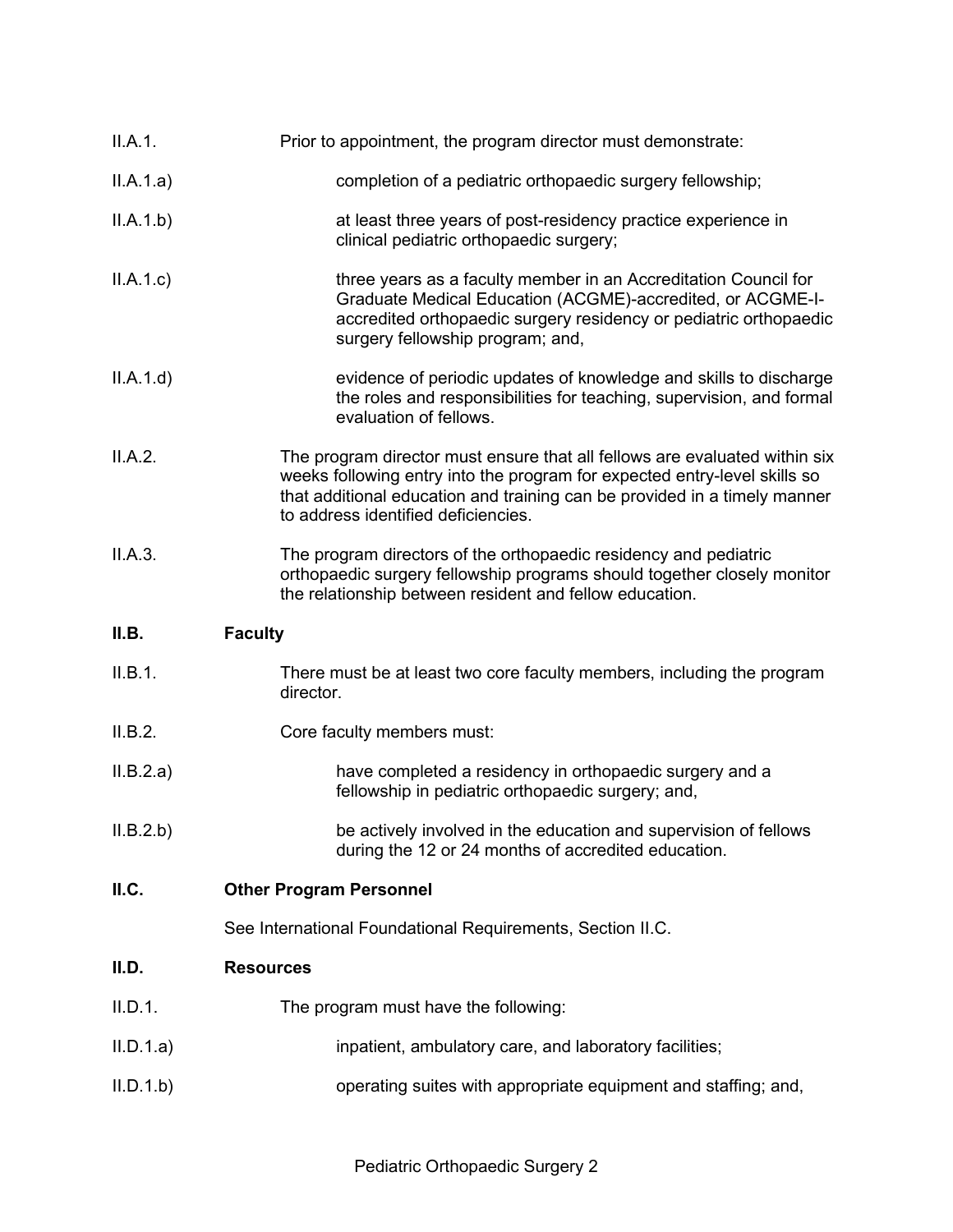| II.D.1.c | comprehensive clinical care services, including imaging;           |
|----------|--------------------------------------------------------------------|
|          | laboratory medicine; surgical, medical, physical, and occupational |
|          | rehabilitation; and pediatric consultation.                        |

II.D.2. A sufficient number and variety of new and follow-up patients must be available to ensure adequate inpatient and outpatient experience for each fellow without adversely diluting the educational experience of orthopaedic surgery residents if present.

#### **III. Fellow Appointment**

# **III.A. Eligibility Criteria**

III.A.1. Prior to appointment in the program, fellows should have completed an ACGME-I-accredited residency program in orthopaedic surgery, or an orthopaedic surgery residency program acceptable to the Sponsoring Institution's Graduate Medical Education Committee.

# **III.B. Number of Fellows**

See International Foundational Requirements, Section III.B.

# **IV. Specialty-Specific Educational Program**

# **IV.A. ACGME-I Competencies**

| IV.A.1.         | The program must integrate the following ACGME-I Competencies into<br>the curriculum.                                                                                                                  |
|-----------------|--------------------------------------------------------------------------------------------------------------------------------------------------------------------------------------------------------|
| IV.A.1.a)       | Professionalism                                                                                                                                                                                        |
| IV.A.1.a)(1)    | Fellows must demonstrate a commitment to<br>professionalism and an adherence to ethical principles.                                                                                                    |
| IV.A.1.b)       | <b>Patient Care and Procedural Skills</b>                                                                                                                                                              |
| IV.A.1.b)(1)    | Fellows must provide patient care that is compassionate,<br>appropriate, and effective for the treatment of health<br>problems and the promotion of health. Fellows must<br>demonstrate competence in: |
| IV.A.1.b)(1)(a) | appropriate and judicious use of diagnostic tests;                                                                                                                                                     |
| IV.A.1.b)(1)(b) | collecting, interpreting, and using patient data;                                                                                                                                                      |
| IV.A.1.b)(1)(c) | interpreting imaging examinations of the<br>musculoskeletal system;                                                                                                                                    |
| IV.A.1.b)(1)(d) | recognizing and managing complications of<br>treatment; and,                                                                                                                                           |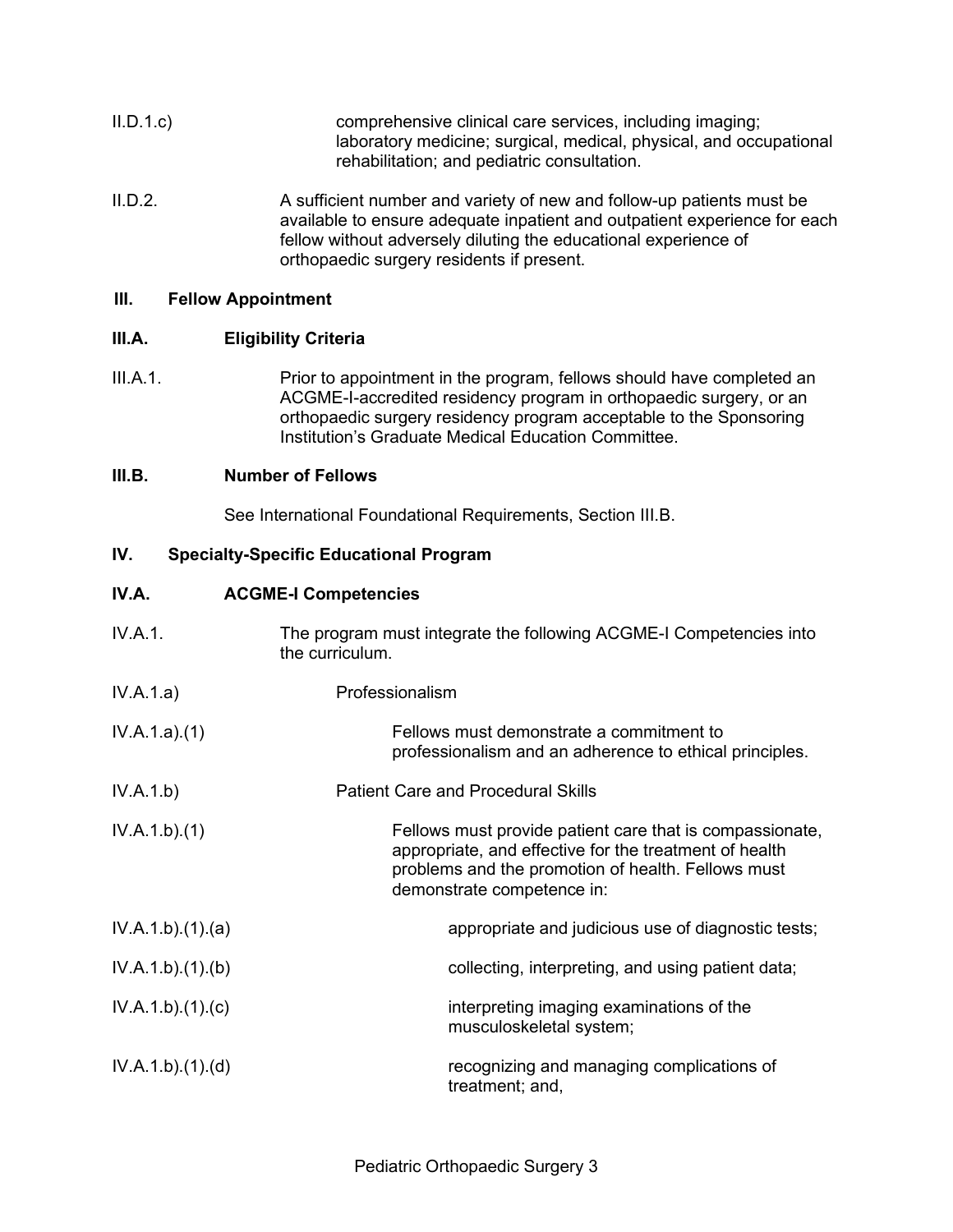| IV.A.1.b)(1)(e)  | managing post-operative recovery and<br>rehabilitation.                                                                                                                                                                                                |
|------------------|--------------------------------------------------------------------------------------------------------------------------------------------------------------------------------------------------------------------------------------------------------|
| IV.A.1.b)(2)     | Fellows must demonstrate competence in the performance<br>of pediatric orthopaedic operative and non-operative<br>procedures, including procedures for:                                                                                                |
| IV.A.1.b)(2).(a) | cerebral palsy;                                                                                                                                                                                                                                        |
| IV.A.1.b)(2)(b)  | clubfoot;                                                                                                                                                                                                                                              |
| IV.A.1.b)(2)(c)  | developmental dysplasia of the hip (DDH) prior to<br>walking age;                                                                                                                                                                                      |
| IV.A.1.b)(2).(d) | femoral shaft fracture (open treatment);                                                                                                                                                                                                               |
| IV.A.1.b)(2).(e) | food and ankle deformity, excluding clubfoot;                                                                                                                                                                                                          |
| IV.A.1.b)(2).(f) | hip reconstruction and other, excluding DDH;                                                                                                                                                                                                           |
| IV.A.1.b)(2)(g)  | limb deformity, to include length discrepancy and<br>deranged growth;                                                                                                                                                                                  |
| IV.A.1.b)(2).(h) | lower extremity deformity;                                                                                                                                                                                                                             |
| IV.A.1.b)(2).(i) | lower limb trauma;                                                                                                                                                                                                                                     |
| IV.A.1.b)(2)(j)  | slipped capital femoral epiphysis (SCFE);                                                                                                                                                                                                              |
| IV.A.1.b)(2).(k) | soft tissue transfer, lengthening, and release;                                                                                                                                                                                                        |
| IV.A.1.b)(2)(I)  | spine deformity, to include idiopathic scoliosis;                                                                                                                                                                                                      |
| IV.A.1.b)(2)(m)  | supracondylar fracture;                                                                                                                                                                                                                                |
| IV.A.1.b)(2).(n) | treatment of infection;                                                                                                                                                                                                                                |
| IV.A.1.b)(2)(o)  | upper limb deformity; and,                                                                                                                                                                                                                             |
| IV.A.1.b)(2)(p)  | upper limb trauma.                                                                                                                                                                                                                                     |
| IV.A.1.c         | <b>Medical Knowledge</b>                                                                                                                                                                                                                               |
| $IV.A.1.c.$ (1)  | Fellows must demonstrate knowledge of established and<br>evolving biomedical clinical, epidemiological, and social-<br>behavioral sciences, as well as the application of this<br>knowledge to patient care. Fellows must demonstrate<br>knowledge of: |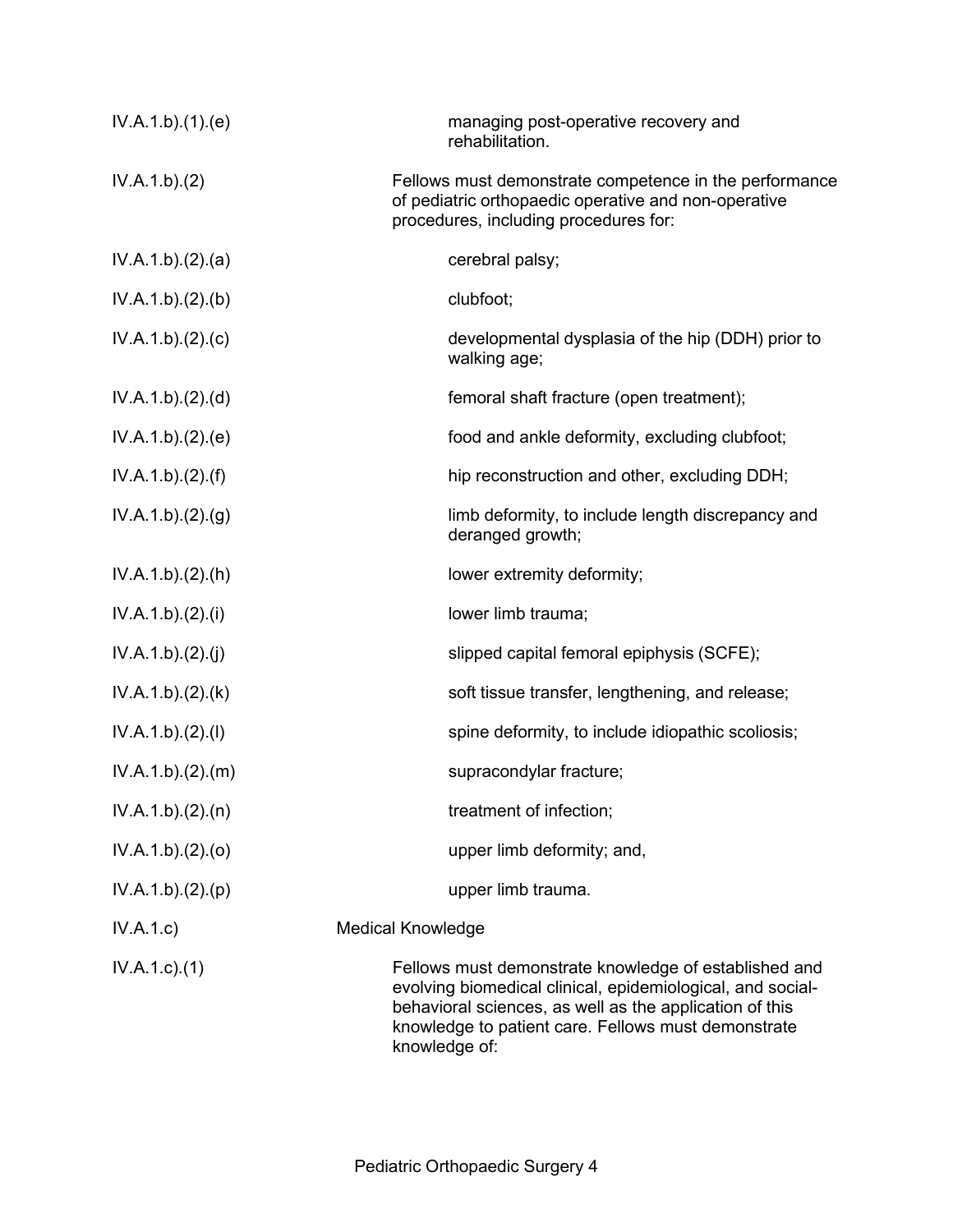| $IV.A.1.c$ . $(1).$ $(a)$        | the indications, risks, and limitations of the<br>commonly performed procedures in pediatric<br>orthopaedic surgery;                                                                                                                                   |
|----------------------------------|--------------------------------------------------------------------------------------------------------------------------------------------------------------------------------------------------------------------------------------------------------|
| IV.A.1.c.1(1). (b)               | the natural history of pediatric orthopaedic<br>disorders, the effectiveness of treatment programs,<br>and the impact of growth on these disorders;                                                                                                    |
| $IV.A.1.c$ ). $(1).$ (c)         | the role of physical therapy, occupational therapy,<br>orthotics, prosthetics, and other manipulative and<br>splinting techniques in the rehabilitation and<br>ongoing management of pediatric orthopaedic<br>disorders;                               |
| $IV.A.1.c$ . $(1).$ $(d)$        | the familial, social, and emotional aspects of caring<br>for sick and injured pediatric patients;                                                                                                                                                      |
| $IV.A.1.c$ . $(1).$ (e)          | pediatric orthopaedic disorders and conditions,<br>including:                                                                                                                                                                                          |
| IV.A.1.c).(1).(e).(i)            | cerebral palsy;                                                                                                                                                                                                                                        |
| IV.A.1.c).(1).(e).(ii)           | clubfoot;                                                                                                                                                                                                                                              |
| IV.A.1.c).(1).(e).(iii)          | DDH prior to walking age;                                                                                                                                                                                                                              |
| $IV.A.1.c$ ). $(1).$ (e). $(iv)$ | idiopathic scoliosis;                                                                                                                                                                                                                                  |
| $IV.A.1.c$ . $(1).(e).(v)$       | musculoskeletal disease and<br>neuromuscular conditions, to include<br>muscular dystrophy, Down Syndrome, and<br>osteogenesis imperfecta;                                                                                                              |
| IV.A.1.c)(1)(e)(vi)              | SCFE; and,                                                                                                                                                                                                                                             |
| IV.A.1.c).(1).(e).(vii)          | upper and lower limb deformity.                                                                                                                                                                                                                        |
| $IV.A.1.c$ ). $(1).(f)$          | the application of research methods, including the<br>ability to critically analyze research reports and to<br>design and implement clinical or basic research in<br>the field of pediatric orthopaedic surgery.                                       |
| IV.A.1.d)                        | Practice-based Learning and Improvement                                                                                                                                                                                                                |
| IV.A.1.d.(1)                     | Fellows must demonstrate the ability to investigate and<br>evaluate their care of patients, to appraise and assimilate<br>scientific evidence, and to continuously improve patient<br>care based on constant self-evaluation and lifelong<br>learning. |
| IV.A.1.e)                        | Interpersonal and Communication Skills                                                                                                                                                                                                                 |
|                                  | Pediatric Orthopaedic Surgery 5                                                                                                                                                                                                                        |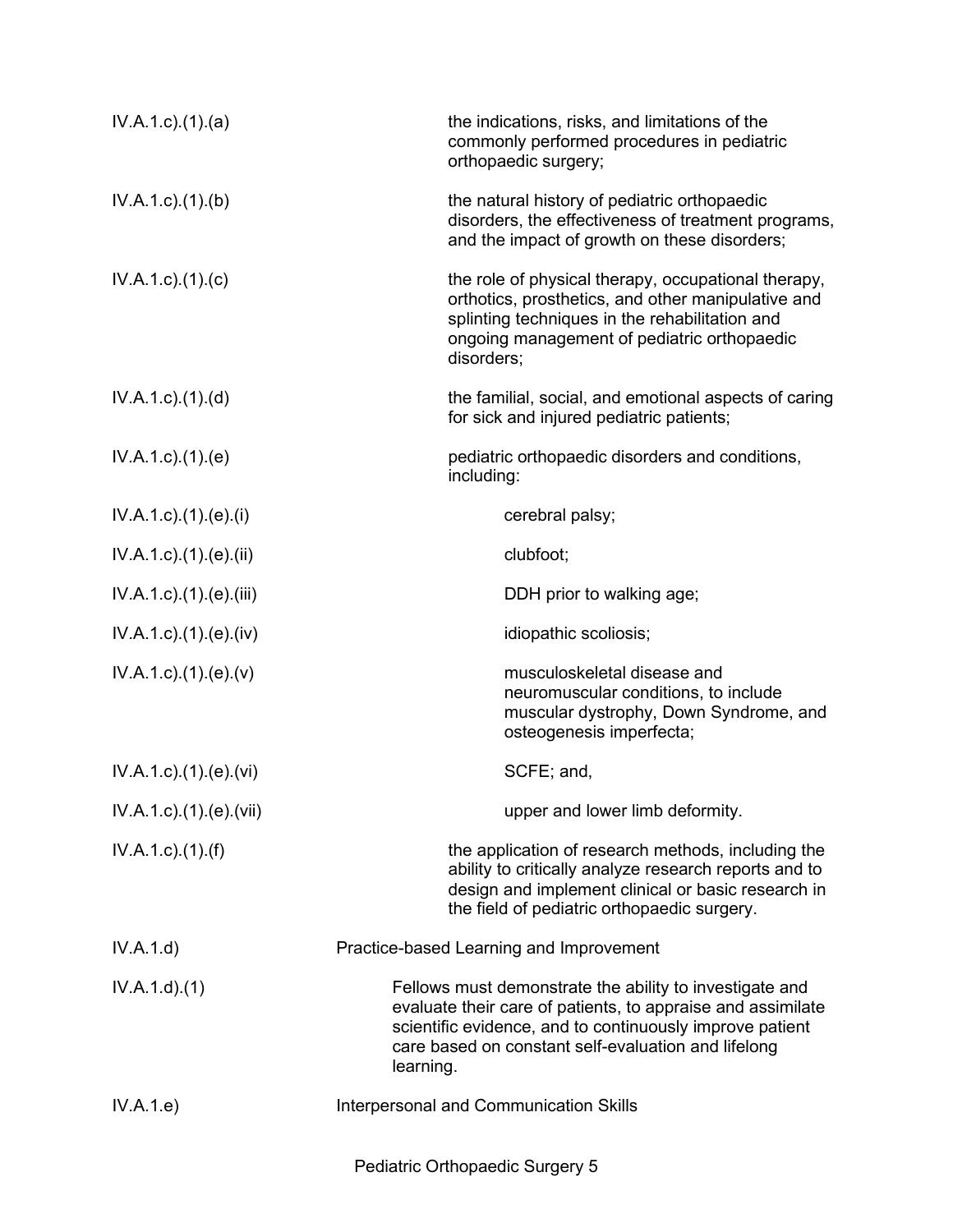| IV.A.1.e. (1) | Fellows must demonstrate interpersonal and<br>communication skills that result in the effective exchange<br>of information and collaboration with patients, their<br>families, and health professionals.                                                                   |
|---------------|----------------------------------------------------------------------------------------------------------------------------------------------------------------------------------------------------------------------------------------------------------------------------|
| IV.A.1.f)     | <b>Systems-based Practice</b>                                                                                                                                                                                                                                              |
| IV.A.1.f)(1)  | Fellows must demonstrate an awareness of and<br>responsiveness to the larger context and system of health<br>care, including the social determinates of health, as well as<br>the ability to call effectively on other resources in the<br>system to produce optimal care. |
| IV.B.         | <b>Regularly Scheduled Educational Activities</b>                                                                                                                                                                                                                          |
| IV.B.1.       | The didactic curriculum must emphasize normal physiologic mechanisms,<br>natural history, and pathogenesis and treatment of pediatric orthopaedic<br>disorders.                                                                                                            |
| IV.B.1.a)     | Didactic sessions must emphasize continuity of care for pediatric<br>orthopaedic surgery patients.                                                                                                                                                                         |
| IV.B.2.       | The program must regularly hold subspecialty conferences with active<br>faculty member and fellow participation, including at least:                                                                                                                                       |
| IV.B.2.a)     | one weekly teaching conference;                                                                                                                                                                                                                                            |
| IV.B.2.b)     | one monthly morbidity and mortality conference; and,                                                                                                                                                                                                                       |
| IV.B.2.c)     | one monthly journal club in pediatric orthopaedic surgery.                                                                                                                                                                                                                 |
| IV.C.         | <b>Clinical Experiences</b>                                                                                                                                                                                                                                                |
| IV.C.1.       | The program must provide advanced education to ensure that each fellow<br>develops special expertise in pediatric orthopaedic surgery, including<br>operative and other technical skills.                                                                                  |
| IV.C.1.a)     | The curriculum must emphasize a scholarly approach to clinical<br>problem solving, self-directed study, teaching, development of<br>analytic skills and surgical judgement, and research.                                                                                  |
| IV.C.2.       | The curriculum must include providing operative and non-operative care<br>for a variety of pediatric orthopaedic conditions, including:                                                                                                                                    |
| IV.C.2.a)     | acute and reconstructive trauma;                                                                                                                                                                                                                                           |
| IV.C.2.b)     | amputations and prosthetics;                                                                                                                                                                                                                                               |
| IV.C.2.c)     | athletic injuries;                                                                                                                                                                                                                                                         |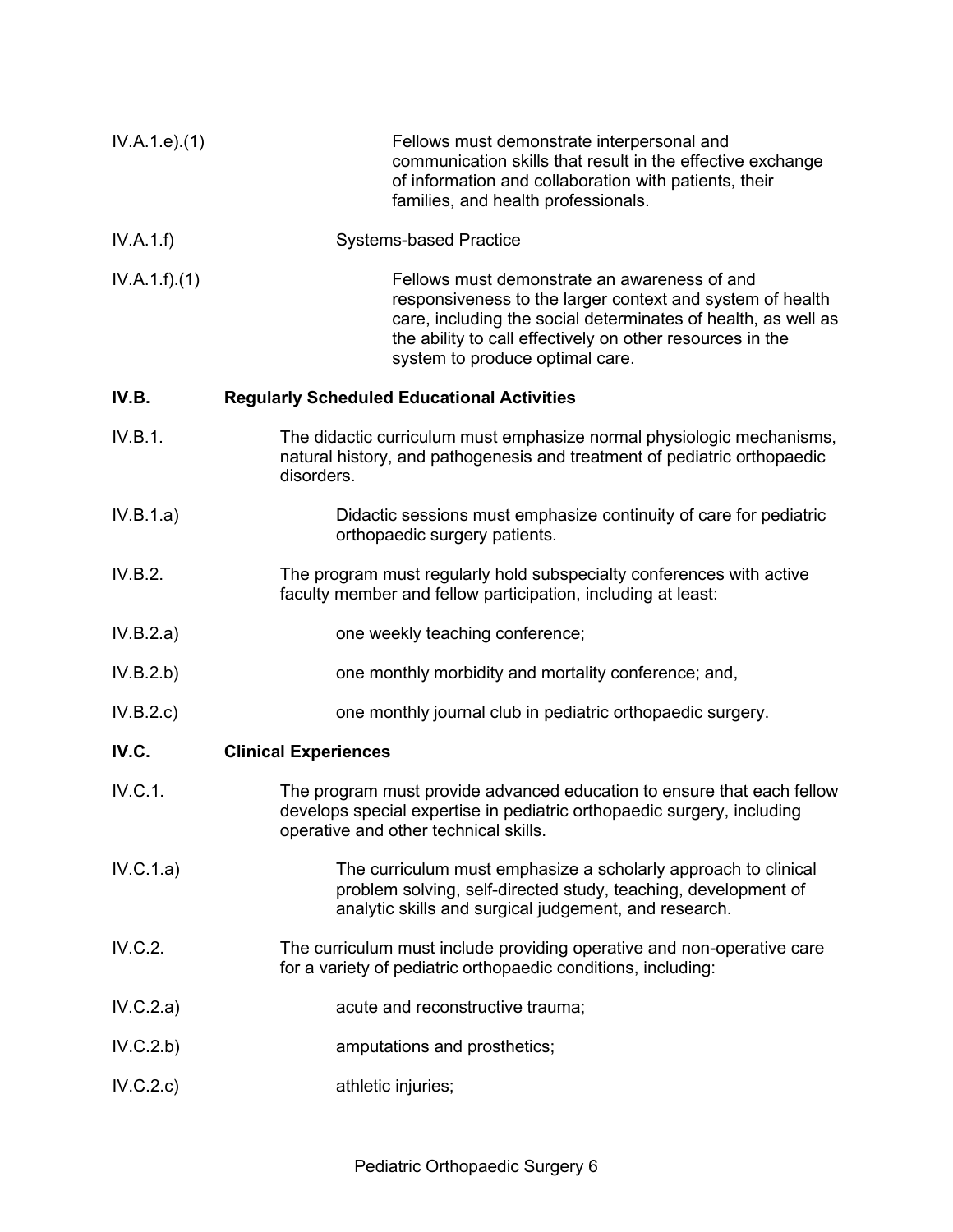| IV.C.2.d)    | foot and ankle conditions;                                                                                                                                                                                                                                                                                                                                        |
|--------------|-------------------------------------------------------------------------------------------------------------------------------------------------------------------------------------------------------------------------------------------------------------------------------------------------------------------------------------------------------------------|
| IV.C.2.e)    | general pediatric orthopaedics;                                                                                                                                                                                                                                                                                                                                   |
| IV.C.2.f)    | hand disorders;                                                                                                                                                                                                                                                                                                                                                   |
| IV.C.2.g)    | hip conditions;                                                                                                                                                                                                                                                                                                                                                   |
| IV.C.2.h     | metabolic and genetic conditions;                                                                                                                                                                                                                                                                                                                                 |
| IV.C.2.i)    | neuromuscular conditions;                                                                                                                                                                                                                                                                                                                                         |
| $IV.C.2.$ j  | spinal conditions; and,                                                                                                                                                                                                                                                                                                                                           |
| IV.C.2.k)    | tumors.                                                                                                                                                                                                                                                                                                                                                           |
| IV.C.3.      | Fellows must continue to provide care for their own post-operative<br>patients until discharge or until the patients' post-operative conditions are<br>stable and the episode of care is concluded.                                                                                                                                                               |
| IV.C.4.      | The curriculum must include instruction and experience in multimodal<br>pain treatment, including non-narcotic pain medications and alternative<br>pain-reducing modalities.                                                                                                                                                                                      |
| IV.C.5.      | Clinical experience should emphasize use of both appropriate laboratory<br>procedures and collaboration with allied medical personnel.                                                                                                                                                                                                                            |
| IV.C.6.      | Clinical experiences must include:                                                                                                                                                                                                                                                                                                                                |
| IV.C.6.a)    | a major role in the continuing care of both acutely and chronically<br>ill patients, including progressive responsibility for patient<br>assessment, decisions regarding treatment, pre-operative<br>evaluation, operative experience, non-operative management,<br>post-operative management, rehabilitation, long-term follow-up,<br>and other outpatient care; |
| IV.C.6.b)    | observation and treatment of both inpatients and outpatients with<br>a wide variety of pediatric orthopaedic disorders; and,                                                                                                                                                                                                                                      |
| IV.C.6.b)(1) | Fellows should have at least 10 new and 20 follow-up<br>patients per week, averaged over four weeks.                                                                                                                                                                                                                                                              |
| IV.C.6.c)    | the opportunity to provide consultation with faculty member<br>supervision.                                                                                                                                                                                                                                                                                       |
| IV.C.7.      | Fellows must have clearly defined teaching responsibilities for residents,<br>medical students (if present), and allied health personnel.                                                                                                                                                                                                                         |
| IV.C.7.a)    | These teaching experiences must correlate basic biomedical<br>knowledge with the clinical aspects of pediatric orthopaedic<br>surgery.                                                                                                                                                                                                                            |